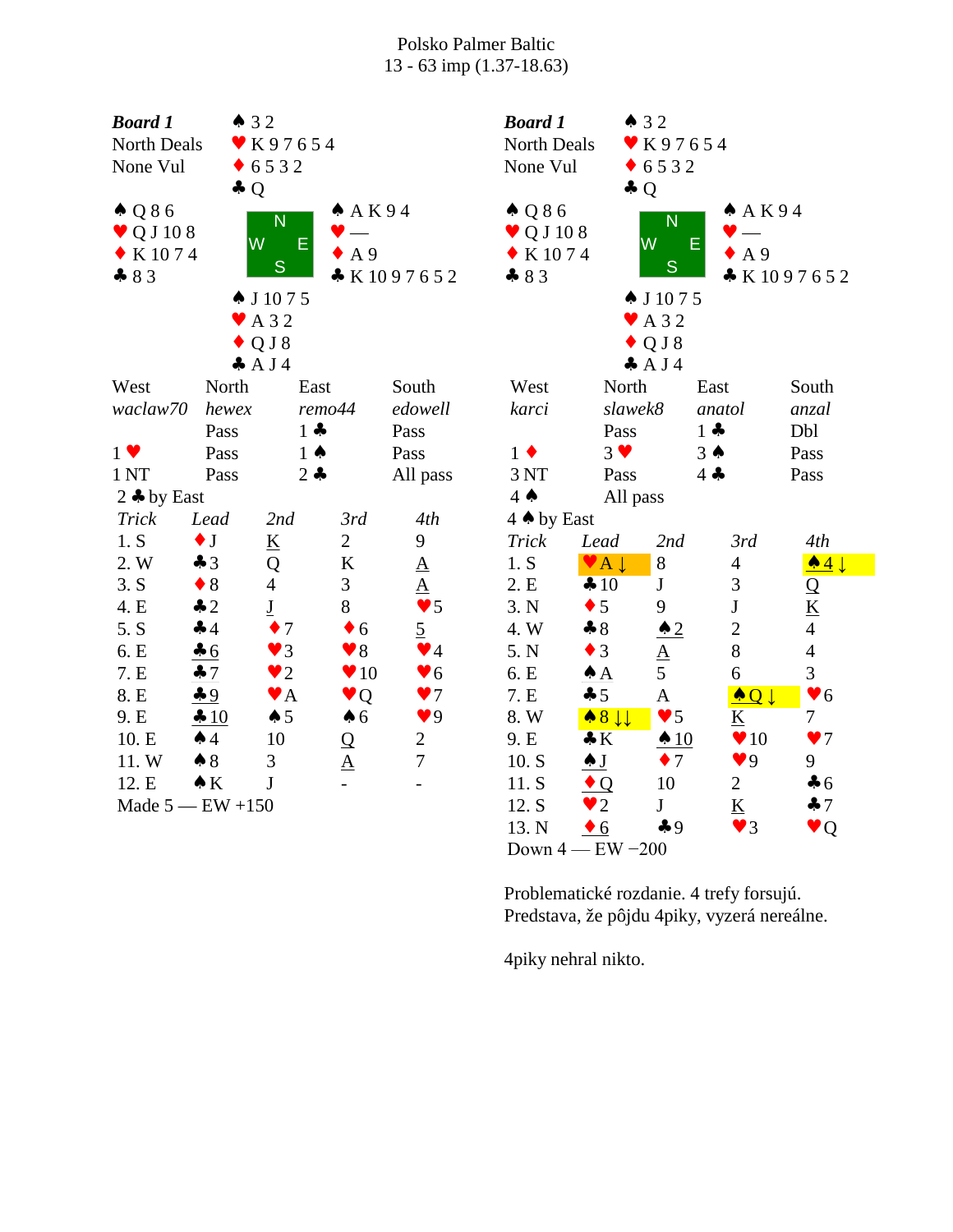| <b>Board 4</b>                                                     |                          | $\bullet K4$                           |                                      |                              | <b>Board 4</b>                                                                 |                        |
|--------------------------------------------------------------------|--------------------------|----------------------------------------|--------------------------------------|------------------------------|--------------------------------------------------------------------------------|------------------------|
| <b>West Deals</b>                                                  |                          | 92                                     |                                      |                              | <b>West Deals</b>                                                              |                        |
| <b>Both Vul</b>                                                    |                          | $\bullet$ Q 7 5 4                      |                                      |                              | <b>Both Vul</b>                                                                |                        |
| $\spadesuit$ J 10 5<br>$\blacktriangleright$ AJ65<br>A 109<br>K108 |                          | A 7652<br>N<br>W<br>S<br>$A \land Q$ 3 | 498762<br>E<br>82<br>$\clubsuit$ Q 4 | $\blacktriangleright$ KQ 108 | $\spadesuit$ J 10 5<br>$\blacktriangleright$ AJ65<br>$\triangle$ A 109<br>K108 | 4                      |
|                                                                    |                          | 9743                                   |                                      |                              |                                                                                |                        |
|                                                                    |                          | $\bullet$ KJ63                         |                                      |                              |                                                                                |                        |
|                                                                    |                          | J93                                    |                                      |                              |                                                                                |                        |
| West                                                               | North                    |                                        | East                                 | South                        | West                                                                           | Nortl                  |
| karci                                                              | slawek8                  |                                        | anatol                               | anzal                        | waclaw70                                                                       | hewe                   |
| $1 -$                                                              | Pass                     |                                        | $1 \spadesuit$                       | Pass                         | $1 -$                                                                          | Pass                   |
| 1 <sub>NT</sub>                                                    | Pass                     |                                        | $2 \vee$                             | Pass                         | 1 <sub>NT</sub>                                                                | Pass                   |
| $3 \vee$                                                           | All pass                 |                                        |                                      |                              | $3 \vee$                                                                       | All p                  |
| $3 \vee$ by East                                                   |                          |                                        |                                      |                              | $3 \vee$ by East                                                               |                        |
| Trick                                                              | Lead                     | 2nd                                    | 3rd                                  | 4th                          | Trick                                                                          | Lead                   |
| 1. S                                                               | $\blacktriangledown$ 4   | $\underline{A}$                        | $\mathbf{2}$                         | 8                            | 1. S                                                                           | $\blacktriangledown$ 4 |
| 2. W                                                               | $*8$                     | $\underline{A}$                        | $\overline{4}$                       | 9                            | 2. W                                                                           | $\clubsuit 8$          |
| 3. N                                                               | $\triangle K$            | $\overline{2}$                         | 3                                    | 5                            | 3.E                                                                            | $\clubsuit$ 4          |
| 4. N                                                               | $\triangle 4 \downarrow$ | 6                                      | Q                                    | 10                           | 4. N                                                                           | $\triangle K$          |
| 5. S                                                               | $\spadesuit$ $\uparrow$  | $\mathbf{J}$                           | $\frac{9}{5}$                        | $\tau$                       | 5. N                                                                           | $\clubsuit$ 4          |
| 6. N                                                               | $\bullet$ 4              | $\overline{2}$                         |                                      | $\underline{A}$              | 6. S                                                                           | $\bullet$ 6            |
| 7. W                                                               | $\bullet$ 5              | 5                                      | $\frac{K}{6}$                        | $\overline{3}$               | 7. W                                                                           | $\cdot K$              |
| 8. E                                                               | Q                        | 7                                      |                                      | $\clubsuit$ 2                | 8. W                                                                           | $\clubsuit$ J          |
| Made $3$ - EW +140                                                 |                          |                                        |                                      |                              | 9. S                                                                           | $\bullet K$            |

3 srdcia samozrejme lahko porazí riskantný kárový výnos. Po srdcovom výnose poráža vzdanie sa pikového "prebitku".

| <b>Board 4</b>             |                         | $\bullet K4$          |                |                 |                       |  |
|----------------------------|-------------------------|-----------------------|----------------|-----------------|-----------------------|--|
| <b>West Deals</b>          | 92                      |                       |                |                 |                       |  |
| <b>Both Vul</b>            |                         | $\bullet$ Q 7 5 4     |                |                 |                       |  |
|                            |                         | A7652                 |                |                 |                       |  |
| $\spadesuit$ J 10 5        |                         |                       |                | 98762           |                       |  |
| $\blacktriangleright$ AJ65 |                         | N                     |                | KQ 108          |                       |  |
| $\triangle$ A 109          |                         | W                     | E              | 82              |                       |  |
| K108                       |                         | S                     |                | $\clubsuit$ Q 4 |                       |  |
|                            |                         | $A \land Q$ 3         |                |                 |                       |  |
|                            |                         | $\bullet$ 743         |                |                 |                       |  |
|                            |                         | KJ63                  |                |                 |                       |  |
|                            |                         | J93                   |                |                 |                       |  |
| West                       | North                   |                       | East           |                 | South                 |  |
| waclaw70                   | hewex                   |                       | remo44         |                 | edowell               |  |
| $1 -$                      | Pass                    |                       | $1 \spadesuit$ |                 | Pass                  |  |
| 1 <sub>NT</sub>            | Pass                    |                       | $2 \bullet$    |                 | Pass                  |  |
| $3 \vee$                   | All pass                |                       |                |                 |                       |  |
| $3 \vee$ by East           |                         |                       |                |                 |                       |  |
| Trick                      | Lead                    | 2nd                   |                | 3rd             | 4th                   |  |
| 1. S                       | $\blacktriangledown$ 4  | ${\underline{\rm A}}$ | 2              |                 | 8                     |  |
| 2. W                       | $\clubsuit 8$           | $7\downarrow$         | Q              |                 | 9                     |  |
| 3.E                        | 44                      | 3                     | 10             |                 | $\underline{A}$       |  |
| 4. N                       | $\triangle K$           | 9                     | 3              |                 | 5                     |  |
| 5. N                       | $\spadesuit$ 4          | $\overline{c}$        | Q              |                 | 10                    |  |
| 6. S                       | $\bullet$ 6             | $\underline{A}$       | $\overline{4}$ |                 | 8                     |  |
| 7. W                       | $\bullet K$             | 6                     |                | $\bullet$ 2     | $\bf J$               |  |
| 8. W                       | $\spadesuit$ J          | $\clubsuit$ 2         | 6              |                 | ${\underline{\rm A}}$ |  |
| 9. S                       | $\bullet K$             | 9                     | 5              |                 | 10                    |  |
| 10. E                      | $\overline{\mathrm{Q}}$ | 3                     | 5              |                 | 9                     |  |
| 11. E                      | $\mathbf{v}$ K          | 7                     |                |                 |                       |  |
| Made $3$ - EW +140         |                         |                       |                |                 |                       |  |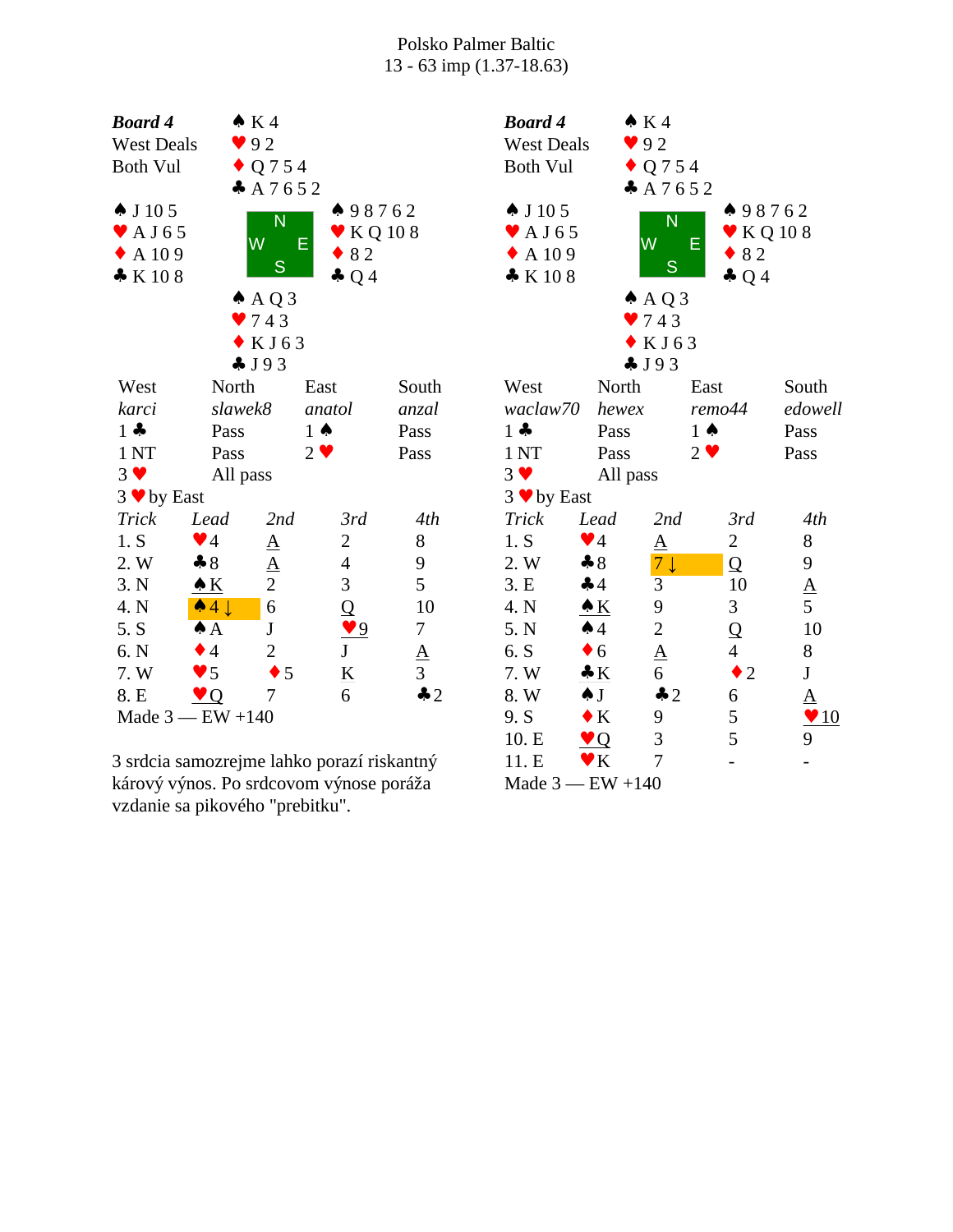| <b>Board 6</b>              |                        | A J 6 3 2            |             |                       |                             | I                  |
|-----------------------------|------------------------|----------------------|-------------|-----------------------|-----------------------------|--------------------|
| <b>East Deals</b>           |                        | $\bullet$ J 10 5 3 2 |             |                       |                             | I                  |
| E-W Vul                     |                        | $\triangle$ A 75     |             |                       |                             | I                  |
|                             | ♣                      |                      |             |                       |                             |                    |
| $\bullet K8$                |                        | N                    |             | $\spadesuit$ 105      |                             |                    |
| $\bullet$ 6                 |                        | W                    |             |                       | $\blacktriangleright$ AKQ94 |                    |
| $\triangle Q$ J42           |                        |                      | Е           |                       | $\bullet$ K 10863           |                    |
| $A$ AQ 10974                |                        | S                    |             | $\clubsuit$ 3         |                             |                    |
|                             |                        | $\triangle Q974$     |             |                       |                             |                    |
|                             | $\bullet$ 87           |                      |             |                       |                             |                    |
|                             | $\bullet$ 9            |                      |             |                       |                             |                    |
|                             |                        | * KJ8652             |             |                       |                             |                    |
| West                        | North                  |                      | East        |                       | South                       | Ī                  |
| karci                       | slawek8                |                      | anatol      |                       | anzal                       | $\boldsymbol{\nu}$ |
|                             |                        |                      | $1 \vee$    |                       | Pass                        |                    |
| $2 -$                       | Pass                   |                      | $2 \bullet$ |                       | Pass                        | $\tilde{z}$        |
| $3 \bullet$                 | Pass                   |                      | $3 \vee$    |                       | Pass                        | $\overline{z}$     |
| $4 \bullet$                 | Pass                   |                      | $5 \bullet$ |                       | Pass                        |                    |
| Pass                        | Dbl                    |                      | All pass    |                       |                             |                    |
| 5 $\leftrightarrow$ by East |                        |                      |             |                       |                             |                    |
| <b>Trick</b>                | Lead                   | 2nd                  |             | 3rd                   | 4th                         |                    |
| 1. S                        | $\spadesuit$ 4         | $K \downarrow$       |             | $\underline{A}$       | 5                           |                    |
| 2. N                        | $\triangle$ 3          | 10                   |             | $\frac{Q}{\bullet 5}$ | 8                           |                    |
| 3. S                        | $\clubsuit 5$          | A                    |             |                       | 3                           |                    |
| 4. N                        | $\blacktriangledown$ 3 | $\underline{A}$      |             | $\overline{7}$        | 6                           |                    |
| 5. E                        | $\blacktriangledown$ 4 | 8                    |             | $\bullet$ 2           | $\overline{c}$              |                    |
| 6. W                        | $\bullet$ Q            | $\Delta$             |             | $\overline{3}$        | 9                           |                    |
| 7. N                        | $\bullet$ 7            | 10                   |             | $\clubsuit$ 2         | $\overline{4}$              |                    |
|                             | Down $2$ - EW $-500$   |                      |             |                       |                             |                    |
|                             |                        |                      |             |                       |                             |                    |

Krutý trest v podobe rozlohy trefov 6-0 za položenie kráľa v prvom zdvihu.

| <b>Board 6</b>              |                        | A J 6 3 2                  |                             |                  |  |  |  |  |
|-----------------------------|------------------------|----------------------------|-----------------------------|------------------|--|--|--|--|
| <b>East Deals</b>           |                        | $\triangledown$ J 10 5 3 2 |                             |                  |  |  |  |  |
| E-W Vul                     |                        | $\triangle$ A 7 5          |                             |                  |  |  |  |  |
|                             | $\clubsuit$ $-$        |                            |                             |                  |  |  |  |  |
| $\bullet K8$                |                        | N                          | $\spadesuit$ 105            |                  |  |  |  |  |
| $\bullet$ 6                 |                        |                            | $\blacktriangleright$ AKQ94 |                  |  |  |  |  |
| $\bullet$ Q J 4 2           | W                      | Е                          | $\bullet$ K 10863           |                  |  |  |  |  |
| $A$ AQ 10974                |                        | S                          | $\clubsuit$ 3               |                  |  |  |  |  |
|                             |                        | Q974                       |                             |                  |  |  |  |  |
|                             | $\bullet$ 87           |                            |                             |                  |  |  |  |  |
|                             | $\bullet$ 9            |                            |                             |                  |  |  |  |  |
| KJ8652                      |                        |                            |                             |                  |  |  |  |  |
| West                        | North                  | East                       |                             | South            |  |  |  |  |
| waclaw70 hewex              |                        | remo44                     |                             | edowell          |  |  |  |  |
|                             |                        | $1 \vee$                   |                             | Pass             |  |  |  |  |
| $2 * !1$                    | $2 \triangle$          | $3 \bullet$                |                             | $4 \spadesuit$   |  |  |  |  |
| $5 \bullet$                 | Dbl                    | All pass                   |                             |                  |  |  |  |  |
| 1. forc to game             |                        |                            |                             |                  |  |  |  |  |
| 5 $\leftrightarrow$ by East |                        |                            |                             |                  |  |  |  |  |
| Trick                       | Lead                   | 2nd                        | 3rd                         | 4th              |  |  |  |  |
| 1. S                        | $\spadesuit$ 7         | $K \downarrow$             | <u>A</u>                    | 10               |  |  |  |  |
| 2. N                        | $\triangle$ 3          | 5                          |                             | 8                |  |  |  |  |
| 3. S                        | $\clubsuit$ 5          | A                          |                             | 3                |  |  |  |  |
| 4. N                        | $\bullet$ 2            | $\underline{A}$            | $\frac{Q}{7}$               | $\boldsymbol{6}$ |  |  |  |  |
| 5. E                        | $\blacktriangledown$ 4 | $\overline{8}$             | $\bullet$ 2                 | 3                |  |  |  |  |
| 6. W                        | $\bullet$ Q            | A                          | $\overline{3}$              | 9                |  |  |  |  |
| Down $2$ – EW –500          |                        |                            |                             |                  |  |  |  |  |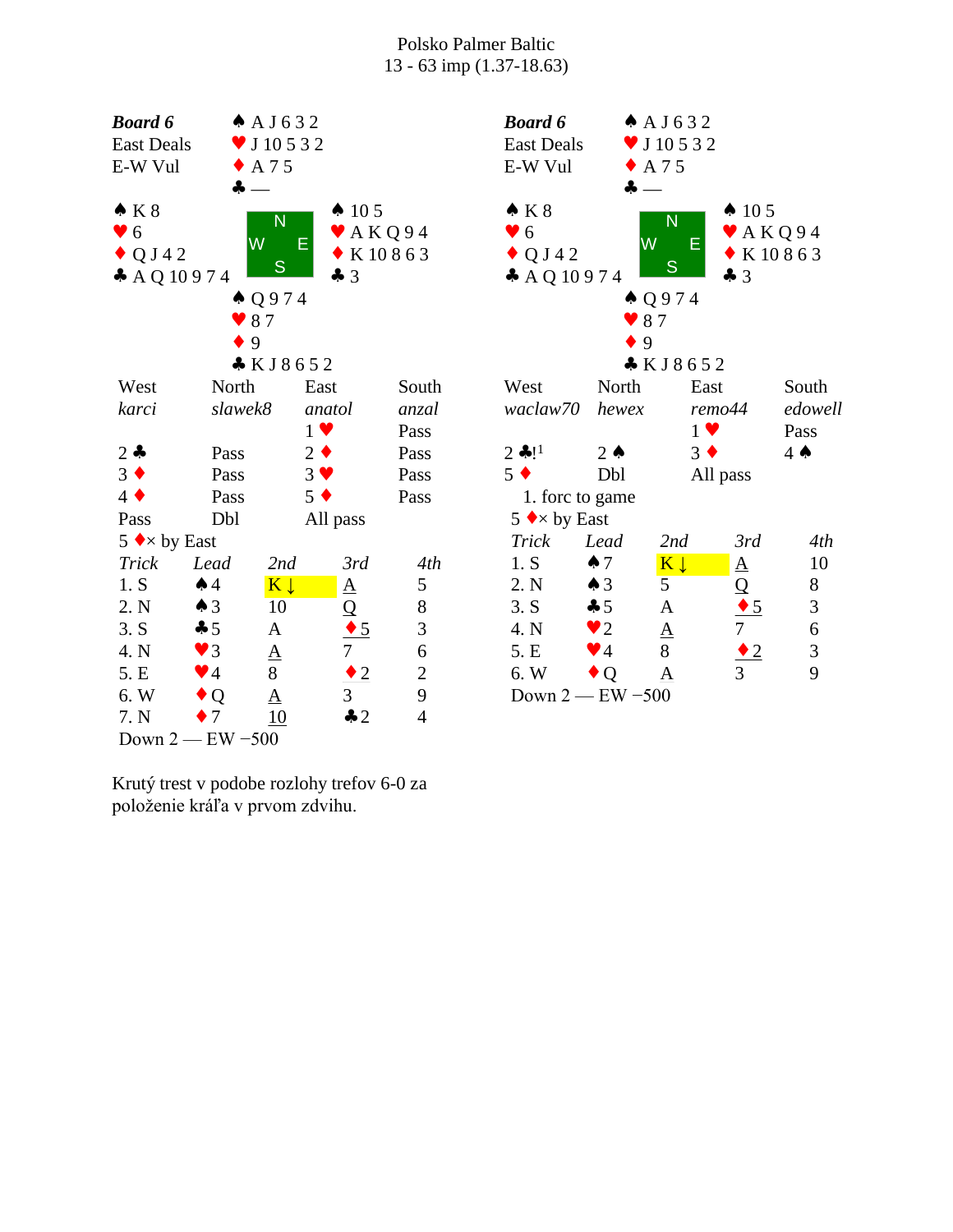| <b>Board 11</b>             |                        | K962                           |                            |                          | <b>Board 11</b>               |                            | K962                       |                            |                  |  |
|-----------------------------|------------------------|--------------------------------|----------------------------|--------------------------|-------------------------------|----------------------------|----------------------------|----------------------------|------------------|--|
| South Deals                 |                        | $\bullet$ 1075                 |                            |                          | South Deals<br>$\bullet$ 1075 |                            |                            |                            |                  |  |
| None Vul                    |                        | $\bullet$ QJ94                 |                            |                          |                               | $\bullet$ QJ94<br>None Vul |                            |                            |                  |  |
|                             |                        | $\clubsuit$ Q 7                |                            |                          |                               |                            | $\clubsuit$ Q 7            |                            |                  |  |
| A J74                       |                        | $\bullet$ 83<br>$\overline{N}$ |                            |                          | A J74                         |                            | N                          | 483                        |                  |  |
| $\mathbf{V}$ K 8            |                        | E<br>W                         | $\blacktriangleright$ AQ93 |                          | $\mathbf{V}$ K 8              |                            | W<br>E                     | $\blacktriangleright$ AQ93 |                  |  |
| $\div 107$<br>$+AK632$<br>S |                        |                                |                            | $\div 107$               |                               | ${\mathsf S}$              |                            | A K 6 3 2                  |                  |  |
| A 10 5 4 2                  |                        |                                | $\bullet$ K J              |                          | A 10 5 4 2                    |                            |                            | $\bullet KJ$               |                  |  |
|                             |                        | $\triangle$ Q 10 5             |                            |                          |                               |                            | $\triangle$ Q 10 5         |                            |                  |  |
|                             |                        | $\blacktriangledown$ J 642     |                            |                          |                               |                            | $\blacktriangledown$ J 642 |                            |                  |  |
|                             |                        | $\bullet$ 85                   |                            |                          |                               |                            | $\bullet$ 85               |                            |                  |  |
|                             |                        | 49863                          |                            |                          |                               |                            | 49863                      |                            |                  |  |
| West                        | North                  |                                | East                       | South                    | West                          | North                      |                            | East                       | South            |  |
| karci                       |                        | slawek8                        | anatol                     | anzal                    | waclaw70                      | hewex                      |                            | remo44                     | edowell          |  |
|                             |                        |                                |                            | Pass                     |                               |                            |                            |                            | Pass             |  |
| $1 -$                       | Pass                   |                                | $1 \bullet$                | Pass                     | $1 -$                         | Pass                       |                            | $1 \vee$                   | Pass             |  |
| $1 \spadesuit$              | Pass                   |                                | $2 \vee$                   | Pass                     | $1 \spadesuit$                | Pass                       |                            | 3 <sub>NT</sub>            | All pass         |  |
| 2NT                         | Pass                   |                                | 4 <sub>NT</sub>            | Pass                     | 3 NT by East                  |                            |                            |                            |                  |  |
| 6 <sub>NT</sub>             | All pass               |                                |                            |                          | <b>Trick</b>                  | Lead                       | 2nd                        | 3rd                        | 4th              |  |
| 6 NT by West                |                        |                                |                            |                          | 1. S                          | $\spadesuit$ 5             | $\overline{4}$             | $\overline{6}$             | $\mathfrak{Z}$   |  |
| Trick                       | Lead                   | 2nd                            | 3rd                        | 4th                      | 2. N                          | $\triangle$ 2              | $8\,$                      | Q                          | $rac{A}{3}$      |  |
| 1. N                        | $\vee 7 \downarrow$    | 3                              | $\overline{4}$             | $\underline{8}$          | 3.W                           | $\clubsuit$ 2              | $\boldsymbol{7}$           | $\underline{\mathbf{J}}$   |                  |  |
| 2. W                        | $\clubsuit$ 2          | $\overline{7}$                 | $\underline{\mathbf{J}}$   | $\overline{3}$           | 4. E                          | K                          | $\mathbf{9}$               | $\overline{4}$             | $\overline{Q}$   |  |
| 3.E                         | $\bullet K$            | 6                              | $\overline{4}$             | Q                        | 5. E                          | $\bullet$ A                | 5                          | $\overline{7}$             | $\overline{4}$   |  |
| 4. E                        | $\blacktriangledown$ 9 | $\overline{2}$                 | $\underline{K}$            | $\mathfrak{S}$           | 6. E                          | $\underline{\bullet K}$    | $8\,$                      | 10                         | Q                |  |
| 5. W                        | $\triangleq A$         | $\blacktriangledown 10$        | $\bullet$ 2                | $8\,$                    | 7. E                          | $\blacktriangledown$ 3     | $\overline{2}$             | $\underline{\mathbf{K}}$   | $\overline{7}$   |  |
| 6. W                        | $-10$                  | $\triangle$ 2                  | $\spadesuit$ 3             | 9                        | 8. W                          | $\triangleq A$             | $\clubsuit$ 6              | $\bullet$ 6                | $\boldsymbol{6}$ |  |
| 7. W                        | 45                     | $\spadesuit$ 6                 | $\bullet$ 3                | $\blacktriangledown 6$   | 9.W                           | 10                         | $\blacktriangledown$ 10    | $\bullet$ 3                | 8                |  |
| 8. W                        | $\div 10$              | Q                              | $\underline{A}$            | 5 <sup>5</sup>           | 10. W                         | 45                         | $\blacktriangledown$ 5     | $\bullet$ 2                | $\spadesuit$ 10  |  |
| 9. E                        | $\vee$ Q               | J                              | $\spadesuit$ 4             | $\spadesuit$ 9           | 11.W                          | $\blacktriangledown 8$     | $\bullet$ 9                | $\underline{A}$            | $\overline{4}$   |  |
| 10. E                       | $\bullet$ A            | $\bullet$ 8                    | $\spadesuit$ 7             | $\bullet$ 9              | 12. E                         | Q                          | 6                          | $\spadesuit$ 7             | $\bullet K$      |  |
| 11. E                       | $\clubsuit 8$          | $5\overline{)}$                | $\underline{A}$            | K                        | 13. E                         | $\blacktriangledown$ 9     | $\underline{\mathbf{J}}$   | $\spadesuit$ J             | $\bullet$ J      |  |
| 12. W                       | $\bullet$ 7            | $\overline{4}$                 | $\underline{\mathbf{K}}$   | $\spadesuit$ 10          |                               | Made $5$ - EW $+460$       |                            |                            |                  |  |
| 13. E                       | $\bullet$ 6            | $\triangle Q$                  | $\clubsuit$ J              | $\underline{\mathbf{J}}$ |                               |                            |                            |                            |                  |  |
|                             | Made 6 - EW +990       |                                |                            |                          |                               |                            |                            |                            |                  |  |

Len Slovensko hralo nedobrých 6nt. Skoro všetci hrali len 3nt. Zda sa teda, ze ako invit, tak jeho prijatie je overbid.

 Ale srdcový výnos a trafený tref impas nám priniesol jediný signifikantný zisk v tomto zápase.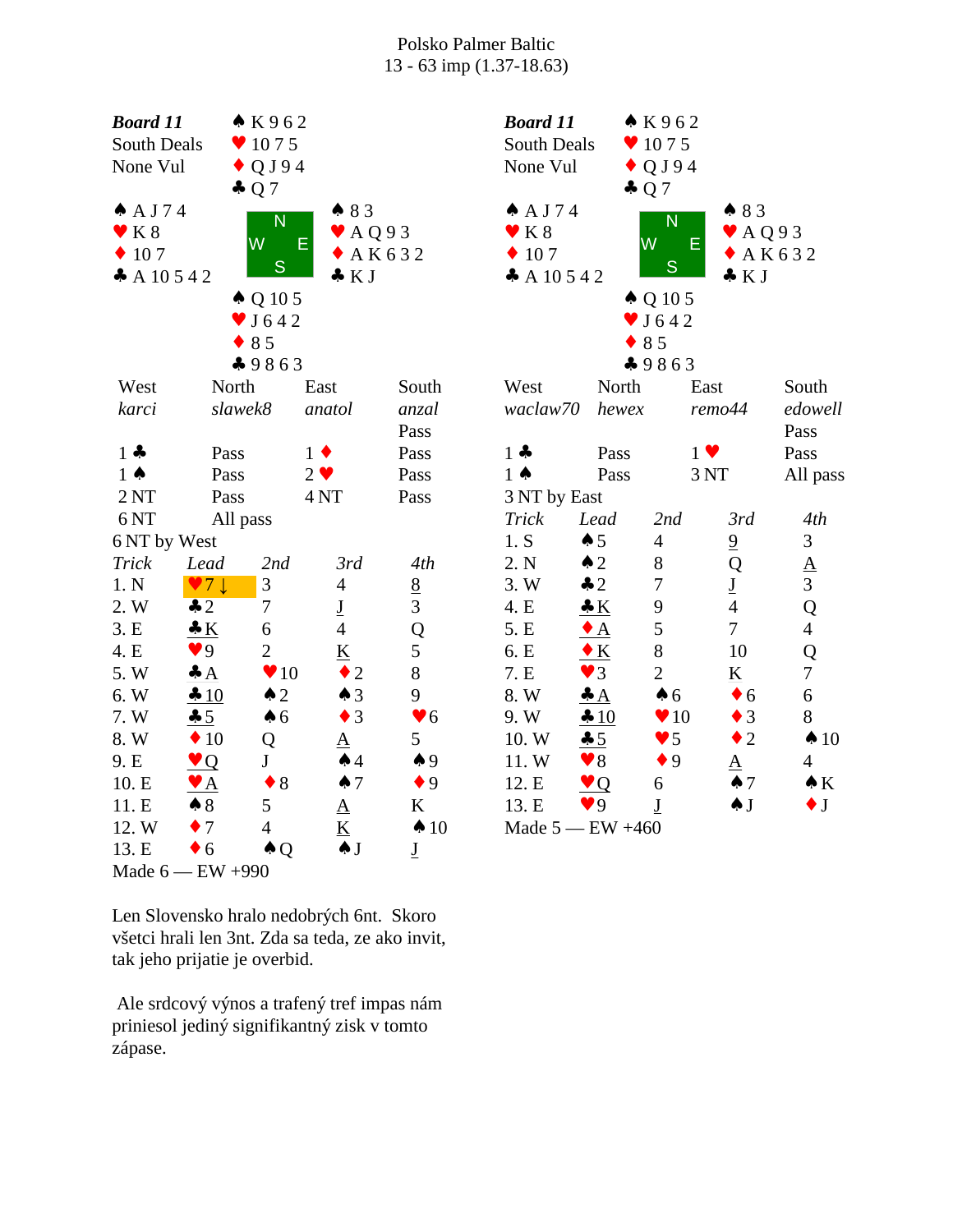| <b>Board 14</b><br><b>East Deals</b><br>None Vul                                |                                           | $\triangle KQJ3$<br>$\bullet$ Q 9 5<br>$\bullet$ 732 |                                                                |                          | Boo<br>Eas<br>No                                                       |
|---------------------------------------------------------------------------------|-------------------------------------------|------------------------------------------------------|----------------------------------------------------------------|--------------------------|------------------------------------------------------------------------|
| $\spadesuit$ 10 5 2<br>$\blacktriangleright$ AK10<br>$\bullet$ Q J 6<br>$-9543$ |                                           | K76<br>N<br>W<br>Е<br>S<br>476                       | A 984<br>$\bullet$ 4<br>$\bullet$ K 10854<br>$\clubsuit$ Q J 2 |                          | $\spadesuit$ ]<br>$\bullet$<br>$\overline{\mathcal{L}}$<br>$\clubsuit$ |
|                                                                                 |                                           | $\triangledown$ J 8 7 6 3 2<br>$\bullet$ A 9<br>A108 |                                                                |                          |                                                                        |
| West                                                                            | North                                     |                                                      | East                                                           | South                    | We                                                                     |
| karci                                                                           | slawek8                                   |                                                      | anatol<br>Pass                                                 | anzal<br>$2 \cdot 1$     | wa                                                                     |
| Pass                                                                            | $2 \cdot \cdot$ <sup>2</sup>              |                                                      | All pass                                                       |                          | $2 \triangle$                                                          |
| 1. Multi                                                                        |                                           |                                                      |                                                                |                          | $\mathbf{1}$                                                           |
| 2. p/c                                                                          |                                           |                                                      |                                                                |                          | $\overline{2}$                                                         |
| $2 \cdot by North$                                                              |                                           |                                                      |                                                                |                          | 2 <sub>0</sub>                                                         |
| <b>Trick</b>                                                                    | Lead                                      | 2nd                                                  | 3rd                                                            | 4th                      | Tr                                                                     |
| 1.E                                                                             | $\clubsuit$ Q                             | 8                                                    | 5                                                              | $\underline{\mathbf{K}}$ | 1.                                                                     |
| 2. N                                                                            | $\bullet$ 5                               | $\overline{4}$                                       | $\overline{2}\downarrow$                                       | 10                       | 2.                                                                     |
| 3. W                                                                            | $\bullet$ 6                               | 3                                                    | 10                                                             | <u>A</u>                 | 3.1                                                                    |
| 4. S                                                                            | $\clubsuit$ 6                             | 5                                                    | K                                                              | $\underline{A}$          | 4.                                                                     |
| 5. E                                                                            | $\bullet K$                               | 9                                                    | Q                                                              | $\overline{7}$           | 5.                                                                     |
| 6. E                                                                            | $\spadesuit$ 9                            | 7                                                    | $\overline{2}$                                                 | Q                        | 6.                                                                     |
| 7. N                                                                            | $\overline{\bullet}$ $\overline{\bullet}$ | $\overline{4}$                                       | $\clubsuit 10$                                                 | 10                       | 7.1                                                                    |
| 8. N                                                                            | $\blacktriangledown$ 9                    | $\bullet$ 4                                          | 3                                                              | $\underline{\mathbf{K}}$ | 8.1                                                                    |
| 9. W                                                                            | $\mathbf{Y}$ $\mathbf{A}$                 | Q                                                    | $\bullet$ 5                                                    | 6                        | 9.1                                                                    |
|                                                                                 | Made $2 - NS + 110$                       |                                                      |                                                                |                          | 10                                                                     |

Rozdanie 14 ako keby signalizovalo, čo príde. Na oboch stoloch totiž licitovali len súperi.

Mali sme v tomto zápase veľké problémy s otvoreniami súperov 2trefy a 2 kára. Zvolili sme opatrný prístup a draho sme za to zaplatili.

| <b>Board 14</b>            |                          | $\triangle$ KQJ3                    |                          |                |
|----------------------------|--------------------------|-------------------------------------|--------------------------|----------------|
| <b>East Deals</b>          |                          | $\vee$ Q95                          |                          |                |
| None Vul                   |                          | $\bullet$ 732                       |                          |                |
|                            |                          | K76                                 |                          |                |
| $\triangle$ 10 5 2         |                          |                                     | A 984                    |                |
| $\blacktriangleright$ AK10 |                          | N                                   | $\bullet$ 4              |                |
| $\bullet$ Q J 6            | $\overline{\mathsf{W}}$  | Е                                   | K 10854                  |                |
| $-9543$                    |                          | S                                   | $\clubsuit$ Q J 2        |                |
|                            | 476                      |                                     |                          |                |
|                            |                          | $\bullet$ J87632                    |                          |                |
|                            | $\bullet$ A 9            |                                     |                          |                |
|                            |                          | $\clubsuit$ A 10 8                  |                          |                |
| West                       | North                    | East                                |                          | South          |
| waclaw70                   | hewex                    | remo44                              |                          | edowell        |
|                            |                          | $2 \bullet 1^1$                     |                          | Pass           |
| 2 $\bullet$ ! <sup>2</sup> | All pass                 |                                     |                          |                |
|                            |                          | 1. spadews and minor min 54 6-11 pc |                          |                |
| 2. no forc                 |                          |                                     |                          |                |
| 2 ♦ by West                |                          |                                     |                          |                |
| <b>Trick</b>               | Lead                     | 2nd                                 | 3rd                      | 4th            |
| 1. N                       | $\blacktriangledown$ 5   | 4                                   | ${\bf J}$                | <u>A</u>       |
| 2. W                       | $\triangle$ 2            | $3\downarrow$                       | 8                        | 6              |
| 3. E                       | $\bullet$ 5              | 9                                   | Q                        | $\overline{7}$ |
| 4. W                       | $\bullet$ 6 $\downarrow$ | $\overline{c}$                      | 8                        |                |
| 5. S                       | $\clubsuit A$            | 5                                   | 6                        | $rac{A}{2}$    |
| 6. S                       | $\clubsuit 10$           | 4                                   | $\underline{\mathbf{K}}$ | $\frac{Q}{5}$  |
| 7. N                       | $\bullet K \downarrow$   | ${\underline{\rm A}}$               | $\tau$                   |                |
| 8. E                       | $\bullet K$              | $\clubsuit 8$                       | $\mathbf{J}$             | $\overline{3}$ |
| 9. E                       | 10                       | $\blacktriangledown 8$              | $\blacktriangledown 10$  | <u>∱ J</u>     |
| 10. N                      | $\triangle Q$            | 4                                   | $\bullet$ 2              | 10             |
| 11. N                      | $\blacktriangledown$ 9   |                                     |                          |                |
| Made $2$ - EW +110         |                          |                                     |                          |                |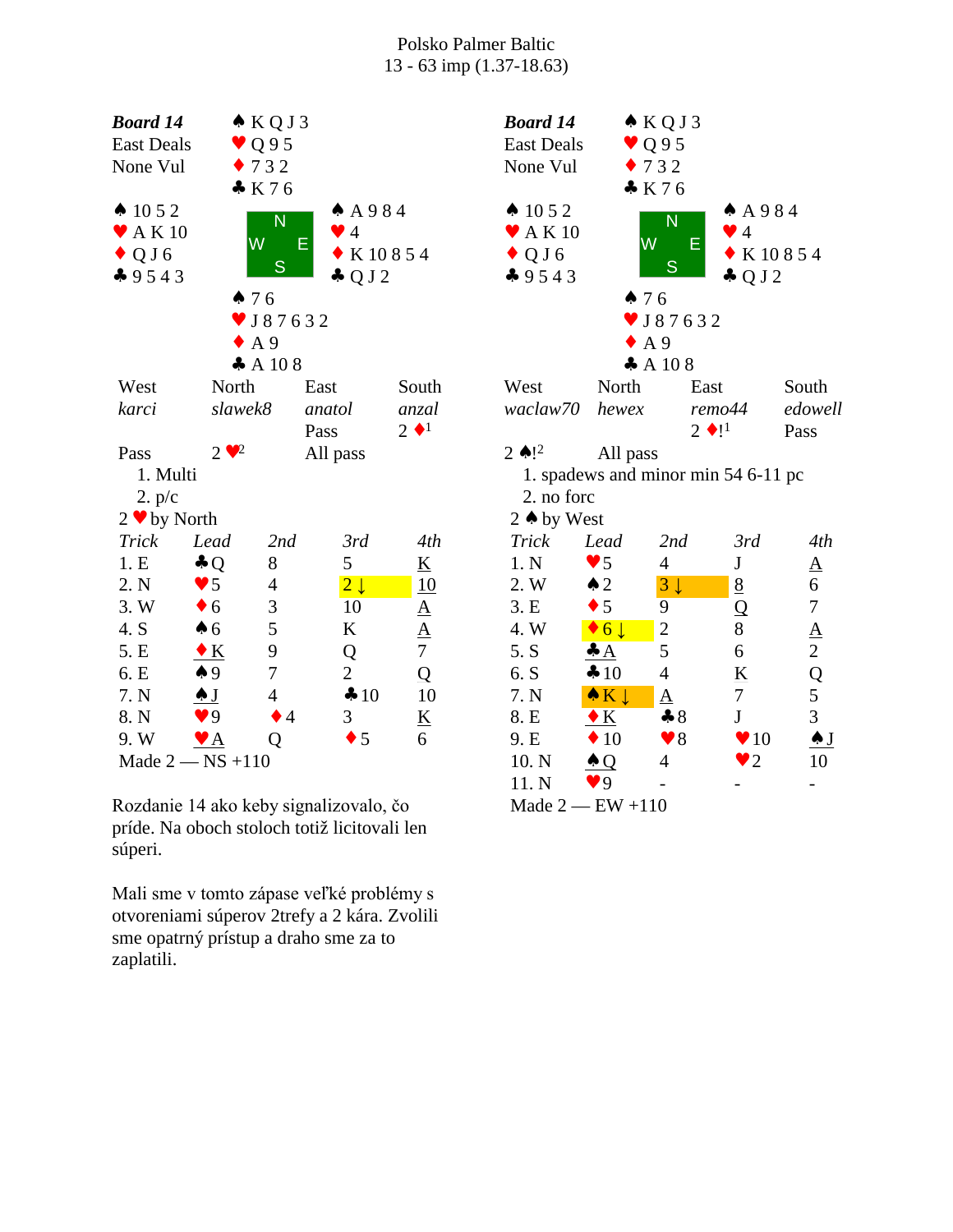| <b>Board 15</b><br>$\triangle Q952$                 |                               |                         |                                                  |                          | <b>Board 15</b>          |                           | $\triangle Q952$           |                          |                          |
|-----------------------------------------------------|-------------------------------|-------------------------|--------------------------------------------------|--------------------------|--------------------------|---------------------------|----------------------------|--------------------------|--------------------------|
| South Deals<br>$\blacktriangleright$ AQJ4           |                               |                         | <b>South Deals</b><br>$\blacktriangleright$ AQJ4 |                          |                          |                           |                            |                          |                          |
|                                                     | N-S Vul<br>$\bullet$ A        |                         |                                                  |                          | N-S Vul                  | $\bullet$ A               |                            |                          |                          |
|                                                     |                               | A Q 9 5                 |                                                  |                          |                          |                           | A Q 9 5                    |                          |                          |
| $\spadesuit$ J 10 8 6 3                             |                               | N                       |                                                  |                          | $\spadesuit$ J 10 8 6 3  |                           | N                          |                          |                          |
|                                                     |                               | W                       | Ε                                                | ▼ K9876532               | $\blacktriangledown$ $-$ | W                         | E                          |                          | ₩K9876532                |
| $\bullet$ J854                                      |                               | S                       |                                                  | $\bullet$ Q 10 7 6 2     | $\bullet$ J854           |                           | ${\mathbb S}$              |                          | $\bullet$ Q 10 7 6 2     |
| KJ102                                               |                               |                         | $\clubsuit$ $-$                                  |                          | $\bullet$ KJ102          |                           |                            | $\clubsuit$ $-$          |                          |
|                                                     |                               | A K 74                  |                                                  |                          |                          |                           | A K 74                     |                          |                          |
|                                                     |                               | $\blacktriangledown 10$ |                                                  |                          |                          | $\blacktriangledown 10$   |                            |                          |                          |
|                                                     |                               | $\bullet$ K93           |                                                  |                          |                          |                           | $\bullet$ K93              |                          |                          |
|                                                     |                               | 87643                   |                                                  |                          |                          |                           | 87643                      |                          |                          |
| West                                                | North                         |                         | East                                             | South                    | West                     | North                     | East                       |                          | South                    |
| karci                                               | slawek8                       |                         | anatol                                           | anzal                    | waclaw70                 | hewex                     |                            | remo44                   | edowell                  |
|                                                     | $1$ $\clubsuit$ <sup>1</sup>  |                         | $3 \vee$                                         | Pass<br>Dbl              | $2 \bullet !^1$          |                           |                            |                          | Pass                     |
| Pass                                                |                               |                         |                                                  |                          | $3 \cdot 1^3$            | Pass<br>Pass              | $3 \vee$                   | 2 NT! <sup>2</sup>       | Pass<br>Pass             |
| All pass<br>1. polish                               |                               |                         |                                                  |                          | Pass                     | Dbl                       |                            |                          |                          |
| $3 \blacktriangleright \blacktriangleright$ by East |                               |                         |                                                  |                          |                          | 1. sp and minor $4,5,5,4$ |                            | All pass                 |                          |
| <b>Trick</b>                                        | Lead                          | 2nd                     | 3rd                                              | 4th                      | 2. relay                 |                           |                            |                          |                          |
| 1. S                                                | $\spadesuit$ A                | 3                       | $\mathbf{2}$                                     | $\frac{1}{2}$            | 3. automat               |                           |                            |                          |                          |
| 2. E                                                | $\bullet$ Q                   | $K \downarrow$          | $\overline{4}$                                   | $\underline{A}$          | $3 \vee \times$ by East  |                           |                            |                          |                          |
| 3. N                                                | $\spadesuit 5$                | $\underline{\bullet 3}$ | $\overline{4}$                                   | 6                        | <b>Trick</b>             | Lead                      | 2nd                        | 3rd                      | 4th                      |
| 4. E                                                | 9 <sup>q</sup>                | 10                      | $\bullet$ 5                                      | $\overline{4}$           | 1. S                     | $\bullet K$               | 3                          | $\mathbf{2}$             | $\frac{2}{2}$            |
| 5. S                                                | $\spadesuit$ 7                | 10                      | Q                                                | $\frac{95}{2}$           | 2. E                     | $\blacktriangledown$ 3    | 10                         | $\bullet$ 4              | $\overline{4}$           |
| 6. E                                                | $\blacktriangledown 8$        | $\clubsuit$ 7           | $\clubsuit$ 2                                    | $\underline{\mathbf{J}}$ | 3. S                     | $\spadesuit$ 7            | $\mathbf{J}$               | Q                        | $\underline{\bullet 5}$  |
| 7. N                                                | $\spadesuit$ 9                | $\underline{\bullet 6}$ | ${\bf K}$                                        | 8                        | 4. E                     | $\sqrt{6}$                | $\clubsuit$ 4              | $\clubsuit$ 6            | $\underline{\mathbf{J}}$ |
| 8. E                                                | $\bullet$ 2                   | 3                       | $\bf J$                                          | $\vee Q$                 | 5. N                     | $\spadesuit 5$            | $\frac{97}{2}$             | $\overline{4}$           | $8\,$                    |
| 9. N                                                | $\bullet$ A                   | $\overline{7}$          | $\clubsuit$ 6                                    | 410                      | 6. E                     | $\bullet$ Q               | K \\                       | 5                        | $\underline{A}$          |
| 10. N                                               | $\clubsuit$ $A$               |                         |                                                  |                          | 7. N                     | $\spadesuit$ 9            | $\sqrt{8}$                 | $\mathbf{A}$             | 10                       |
|                                                     | Down $1$ - EW $-100$          |                         |                                                  |                          | 8. E                     | $\bullet$ 2               | 3                          | $\underline{\mathbf{J}}$ | 45                       |
|                                                     |                               |                         |                                                  |                          | 9.W                      | $\bullet$ 8               | $\clubsuit$ 9              | 10                       | 9                        |
|                                                     |                               |                         | Na oboch stoloch obrana stratila kárový          |                          | 10. E                    | $\bullet$ 7               | $\clubsuit$ 3              | $\clubsuit K$            | $\mathbf{V}$             |
|                                                     |                               |                         | zdvih. Oveľa väčším problémom je však            |                          | 11. N                    | $\bullet$ A               | 9                          | $\clubsuit$ 6            | $\clubsuit$ J            |
|                                                     | vynechanie 3 NT alebo 4pikov. |                         |                                                  |                          | 12. N                    | $\clubsuit$ $A$           | $\underline{\mathbf{v}}$ K | $\tau$                   | 10                       |
|                                                     |                               |                         |                                                  |                          | 13. E                    | $\bullet$ 6               | $-8$                       | $\clubsuit$ 2            | $\clubsuit Q$            |

Down 1 — EW −100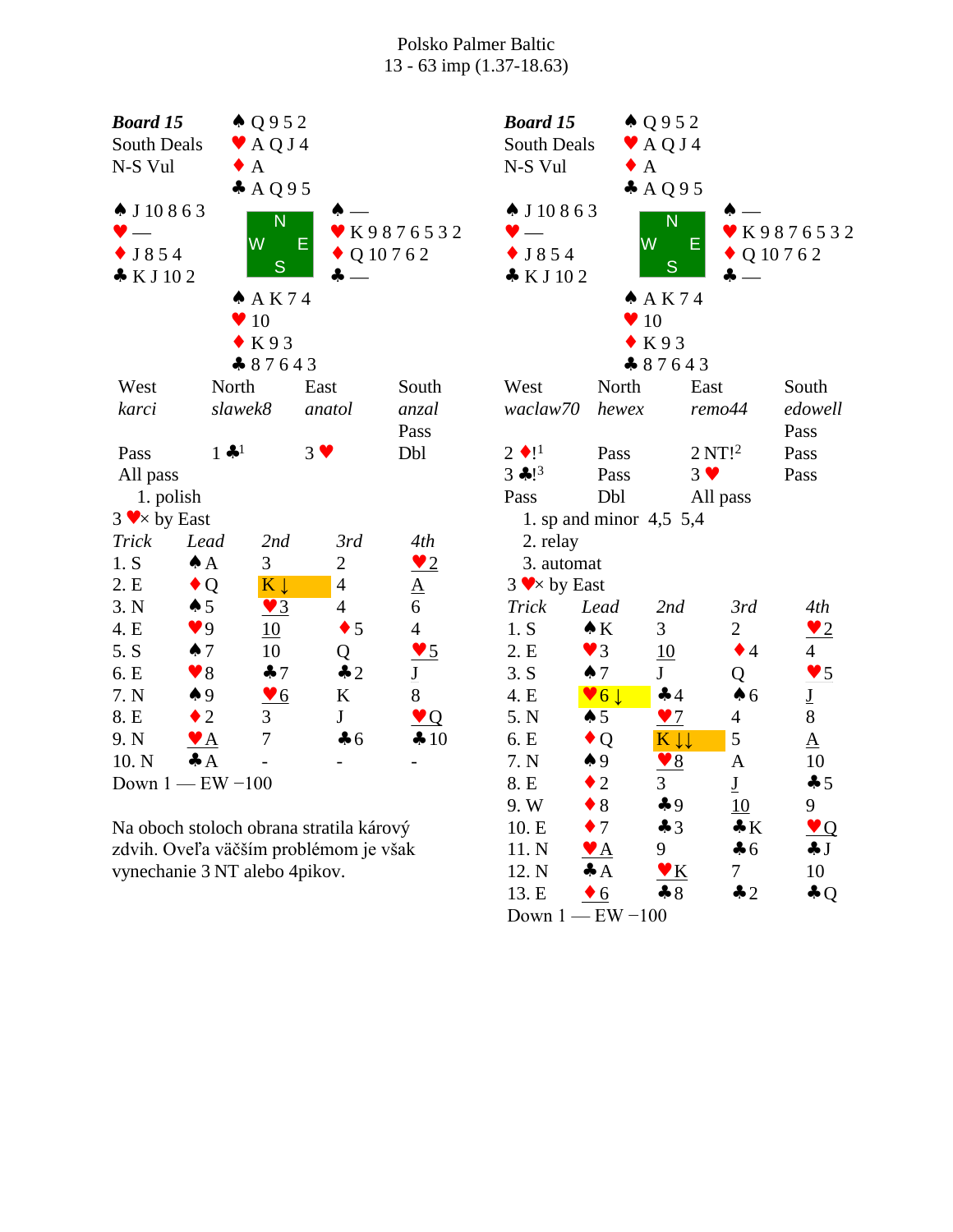| <b>Board 18</b>     |                           | $\triangle$ AQJ1042        |                            |                          |                          |  |  |  |
|---------------------|---------------------------|----------------------------|----------------------------|--------------------------|--------------------------|--|--|--|
| <b>East Deals</b>   |                           | $\bullet$ J5               |                            |                          | Eas                      |  |  |  |
| N-S Vul             |                           | $\bullet$ Q 9              |                            |                          | $N-S$                    |  |  |  |
|                     |                           | J74                        |                            |                          |                          |  |  |  |
| ▲ K9875             |                           |                            | $\spadesuit$ 3             |                          | $\bullet$ I              |  |  |  |
| 8632                |                           | N                          | $\blacktriangleright$ AQ74 |                          | $\bullet$ {              |  |  |  |
| $\bullet$ 765       |                           | W                          | E<br>$\bullet$ 1043        |                          | $\overline{\phantom{a}}$ |  |  |  |
| $\clubsuit K$       |                           | S                          | A9865                      |                          | $\clubsuit$ ]            |  |  |  |
|                     | $\spadesuit$ 6            |                            |                            |                          |                          |  |  |  |
|                     |                           | $\blacktriangledown$ K 109 |                            |                          |                          |  |  |  |
|                     |                           | A K J 82                   |                            |                          |                          |  |  |  |
|                     |                           | $\clubsuit$ Q 10 3 2       |                            |                          |                          |  |  |  |
| West                | North                     |                            | East                       | South                    | We                       |  |  |  |
| karci               | slawek8                   |                            | anatol                     | anzal                    | wa                       |  |  |  |
|                     |                           |                            | Pass                       | $1 \bullet$              |                          |  |  |  |
| Pass                | $1 \spadesuit$            |                            | Dbl                        | $2 -$                    | $3 \vee$                 |  |  |  |
| Pass                | $3 \spadesuit$            |                            | Pass                       | 3 NT                     | $\mathbf{1}$             |  |  |  |
| All pass            |                           |                            |                            |                          | $\overline{2}$           |  |  |  |
| 3 NT by South       |                           |                            |                            |                          | $3 \vee$                 |  |  |  |
| <b>Trick</b>        | Lead                      | 2nd                        | 3rd                        | 4th                      | Tri                      |  |  |  |
| 1. W                | $\blacktriangledown 6$    | 5                          | Q                          | $\underline{\mathbf{K}}$ | $1. \Gamma$              |  |  |  |
| 2. S                | $\clubsuit$ 6             | 7                          | $\underline{\mathbf{J}}$   | 3                        | 2.5                      |  |  |  |
| 3. N                | $\triangle A$             | $\clubsuit 5$              | $\clubsuit$ 2              | 5                        | 3.5                      |  |  |  |
| 4. N                | $\triangle Q$             | $\bullet$ 4                | $\clubsuit$ 3              | $\underline{\mathbf{K}}$ | 4. S                     |  |  |  |
| 5. W                | $\bullet K$               | $\overline{4}$             | $\underline{A}\downarrow$  | 10                       | $5. \mathrm{V}$          |  |  |  |
| 6. E                | $\mathbf{Y}$ $\mathbf{A}$ | 9                          | $\overline{c}$             | J                        | 6.5                      |  |  |  |
| 7.E                 | $\blacktriangledown$ 4    |                            |                            |                          | $7. \Gamma$              |  |  |  |
| Made $4 - NS + 630$ |                           |                            |                            |                          | 8. E                     |  |  |  |

| <b>Board 18</b>                   |                            |                            | $\triangle$ AQJ 1042                              |                         |  |  |
|-----------------------------------|----------------------------|----------------------------|---------------------------------------------------|-------------------------|--|--|
| <b>East Deals</b>                 |                            | $\bullet$ J5               |                                                   |                         |  |  |
| N-S Vul                           |                            | $\bullet$ Q 9              |                                                   |                         |  |  |
|                                   |                            | J74                        |                                                   |                         |  |  |
| ▲ K9875                           |                            | N                          | $\spadesuit$ 3                                    |                         |  |  |
| 8632                              |                            | W                          | $\blacktriangleright$ AQ74<br>Е                   |                         |  |  |
| $\bullet$ 765                     |                            | S                          | $\bullet$ 1043                                    |                         |  |  |
| $\bullet K$                       |                            |                            |                                                   | A9865                   |  |  |
|                                   | $\spadesuit$ 6             |                            |                                                   |                         |  |  |
|                                   |                            | $\blacktriangledown$ K 109 |                                                   |                         |  |  |
|                                   |                            | <b>AKJ82</b>               |                                                   |                         |  |  |
|                                   |                            | $\clubsuit$ Q 10 3 2       |                                                   |                         |  |  |
| West                              | North                      |                            | East                                              | South                   |  |  |
| waclaw70                          | hewex                      |                            | remo44                                            | edowell                 |  |  |
|                                   |                            |                            | $2 * !1$                                          | Pass                    |  |  |
| $3 \cdot 1^2$                     | All pass                   |                            |                                                   |                         |  |  |
|                                   |                            |                            | 1. hearts and any suit mimn 54 6-11 pc            |                         |  |  |
| 2. nie forc                       |                            |                            |                                                   |                         |  |  |
| $3 \cdot by West$<br><b>Trick</b> | Lead                       | 2nd                        | 3rd                                               | 4th                     |  |  |
| 1. N                              | Q                          | 4                          | $\overline{K}\downarrow$                          | 6                       |  |  |
| 2. S                              | $\bullet$ A                | 7                          | 9                                                 | 3                       |  |  |
| 3. S                              | $\bullet$ J                | 5                          | $\clubsuit$ Q                                     | 10                      |  |  |
| 4. S                              | $\clubsuit$ 3 $\downarrow$ | $\underline{\mathbf{K}}$   | 7                                                 | 6                       |  |  |
| 5. W                              | 3<br>Y                     | 5                          | $Q \downarrow$                                    | <u>K</u>                |  |  |
| 6. S                              | $\bullet$ 2 $\downarrow$   | $\spadesuit$ 7             | $\underline{\mathbf{v}}$ $\underline{\mathbf{J}}$ | $\triangle$ 3           |  |  |
| 7. N                              | $\clubsuit$ $A$            | $\blacktriangledown$ 4     | 6                                                 | 5                       |  |  |
| 8. E                              | $\bullet$ $\overline{A}$   | 9                          | $\overline{2}$                                    | $\triangle$ 2           |  |  |
| 9. E                              | $\clubsuit$ $A$            | $\overline{c}$             | $\clubsuit 8$                                     | $\overline{4}$          |  |  |
| 10. E                             | $\clubsuit 5$              | Q                          | $\bullet$ 6                                       | $\bf J$                 |  |  |
| 11.W                              | $\triangle K$              | $\overline{4}$             | $\clubsuit 8$                                     | $\bullet$ 8             |  |  |
| 12. W                             | $\clubsuit 9$              | 10                         | $\bullet$ 7                                       | $\blacktriangledown 10$ |  |  |
| 13. S $\clubsuit$ 10              |                            | $\blacktriangledown 8$     | $\clubsuit$ J                                     | 9                       |  |  |
| Down $2 - EW - 100$               |                            |                            |                                                   |                         |  |  |
|                                   |                            |                            |                                                   |                         |  |  |
|                                   |                            |                            | NS sa opäť licitácie neúčastnili a tak            |                         |  |  |
| vynechali dobré 3 NT.             |                            |                            |                                                   |                         |  |  |
|                                   |                            |                            |                                                   |                         |  |  |